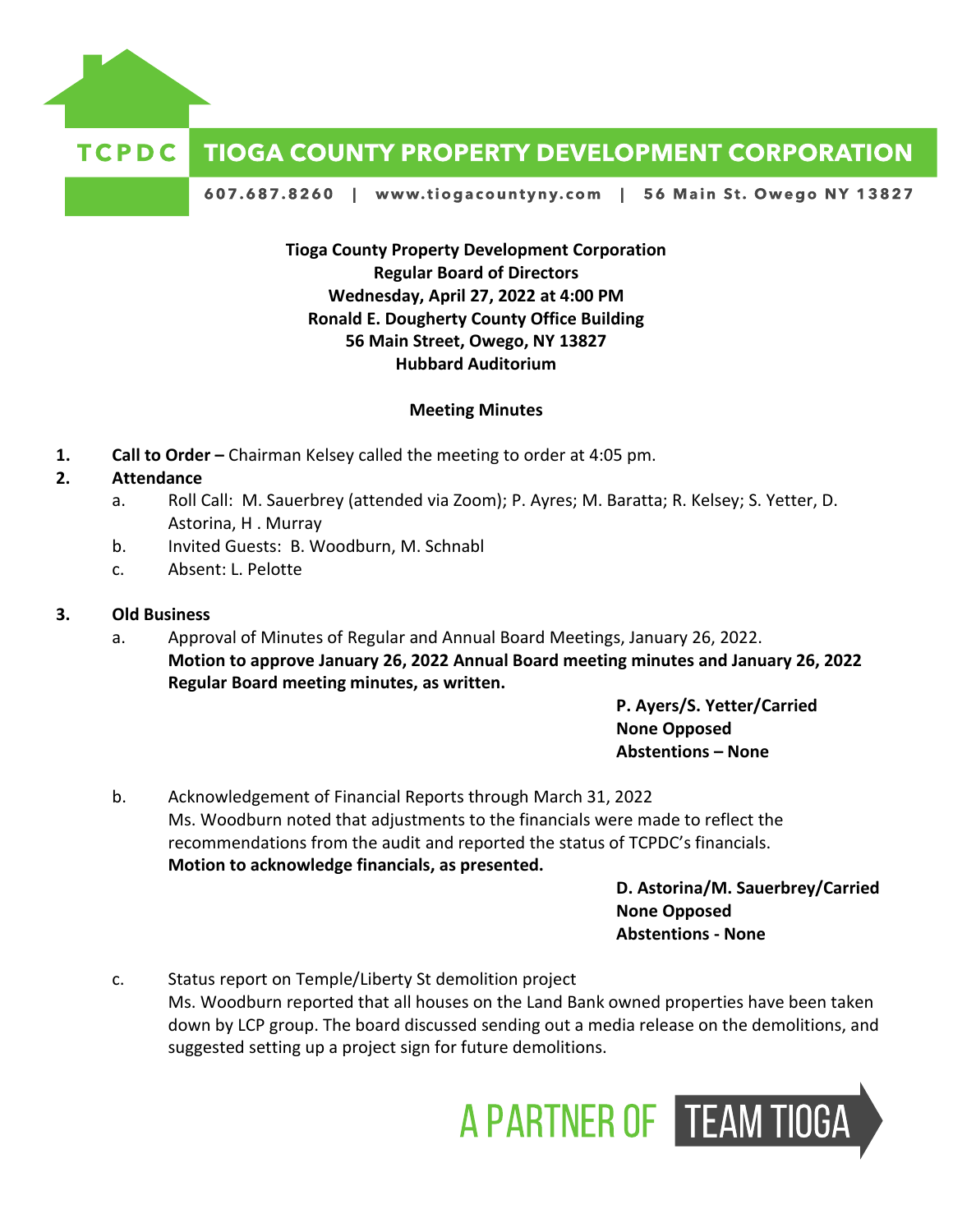d. Status report on INHS Re-development Project on Temple/Liberty Street Ms. Woodburn reported that there has not been any movement on the local approvals since last meeting for the INHS project in the Village of Owego. Originally, the area where INHS planned to build was thought to be in an allowable High Density Mixed Use (HDMU) zone. However, it has been brought to the Zoning Board's attention that when the HDMU zone was created, no map was filed to show this area of the Village to be in this zone. Therefore, the planned INHS buildings would not be allowable. Mr. Baratta explained options that could happen based on how the Village of Owego Zoning Board rules. Board discussion ensued on how to remediate situations like this on future projects, and any steps that could be taken to move this project forward. Ms. Woodburn noted that INHS is still interested in moving forward with this project.

### e. Status of purchase of property on Liberty Street/OACSD project

Ms. Woodburn reported that the Land Bank closed on 103 Liberty Street, Owego last week. This property is where the Owego Apalachin Central School District's Building and Trades program will be rehabilitating a house. The school district is planning a ribbon cutting in May for the project. The school district will also be partnering with Home Central and Tioga Opportunities on the project. LCP Group also plans to partner with the school to demolish the garage on the property.

- f. Status of 80, 82 and 84 Main St, Candor NYMS Project Ms. Woodburn reported that the project on Main Street in Candor is moving along. Framing is nearing completion, with plumbing and electric work to start in the coming weeks.
- g. Status of American Rescue Plan Act funds Ms. Woodburn noted that the American Rescue Plan Act ARPA funds will be used for future property acquisitions, demolitions, and rehabilitations in 2022. The board also suggested writing a formal thank you letter to the Tioga County Legislature for allocating \$500,000 in ARPA funds to TCPDC.

## 4. New Business

a. Approval of 2021 Audit Report

Ms. Woodburn explained that the audit process went smoothly. The report found that there are not sufficient procedures in place to record necessary adjustments to recognize impaired inventory and properly state grant revenue and grant advances. This issue has to do with writing properties off at the time of sale instead of at the end of the fiscal year. This was more of an issue this year than in years past, because the properties acquired during the past year were purchased for more than one dollar, and the TCPDC has held on to the properties for a longer period of time. Ms. Woodburn will work with the accountant to make the necessary adjustments in the future. The TCPDC may also need to adjust how they value their properties in the future. The current accounting policy states that properties should be valued through a third party appraisal. An alternative to this is using the assessed value for the property. The board will need to adjust their accounting policy at the next meeting to reflect the change to using assessed values of property.

**Motion to approve the 2021 Audit Report based on the recommendation of the audit committee.**

> **P. Ayers/S. Yetter/Carried None Opposed**